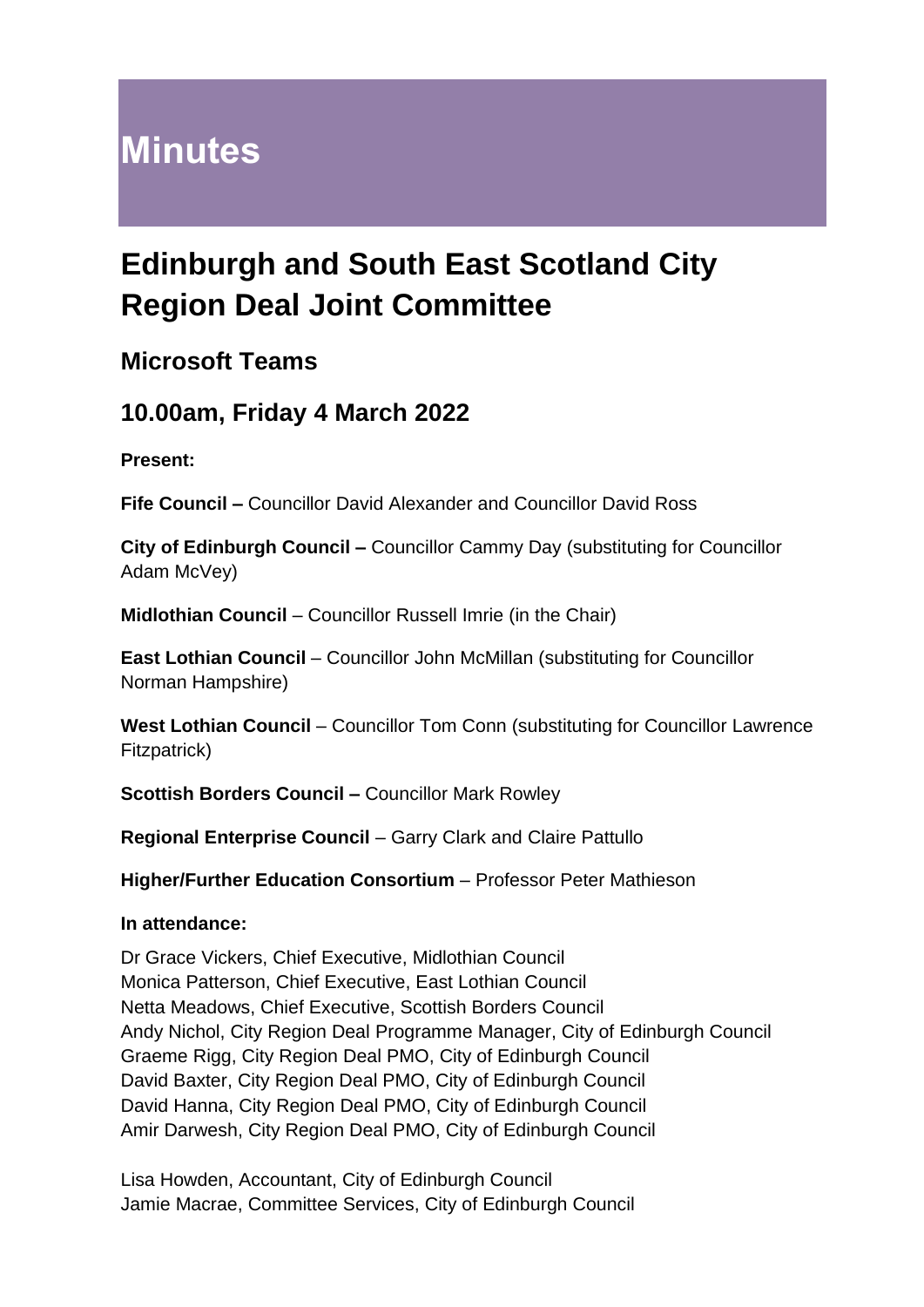Karl Chapman, Head of Heritage, Culture Venues & Museums, City of Edinburgh Council

Paul Lawrence, Executive Director of Place, City of Edinburgh Council Kevin Anderson, Executive Director, Place, Midlothian Council

Craig McCorriston, Head of Planning, Economic Development and Regeneration, West Lothian Council

Jenni Craig, Service Director Customer & Communities, Scottish Borders Council Jarmo Eskelinen, Director of Data-Driven Innovation, University of Edinburgh John Scott, Head of Delivery, Data-Driven Innovation Programme, University of **Edinburgh** 

Mark Graham, Technical Director at Social and Human Capital Coalition, University of Edinburgh

Abby Manz, Impact Strategy Manager, Smart Data Foundry

**IMPACT Scotland** – Joanna Baker (Executive Director), Jerry Mungall (Development Director) and Gavin Reid (Chief Executive of Scottish Chamber Orchestra)

### **Apologies**

Councillor Norman Hampshire (East Lothian Council) and Councillor Adam McVey (City of Edinburgh Council).

# **1. Minutes**

### **Decision**

To approve the minute of the Edinburgh and South East Scotland City Region Deal Joint Committee of 3 December 2021 as a correct record.

# **2. Work Programme**

The Work Programme was presented and detailed the planned dates for the City Region Deal business case approvals by Joint Committee.

### **Decision**

To note the planned dates for future business for the City Region Deal Joint Committee.

(Reference – Work Programme, submitted.)

# **3. IMPACT Scotland – Dunard Centre Business Case**

Joanna Baker, Executive Director, IMPACT Scotland, gave a presentation on the Dunard Centre and presented the report, which sought approval for the Final Business Case for Dunard Centre, a new 1000 seat concert hall and performance venue on Edinburgh's St Andrew Square. The Dunard Centre would be home to the

Edinburgh and South East of Scotland City Region Deal Joint Committee – 4 March 2022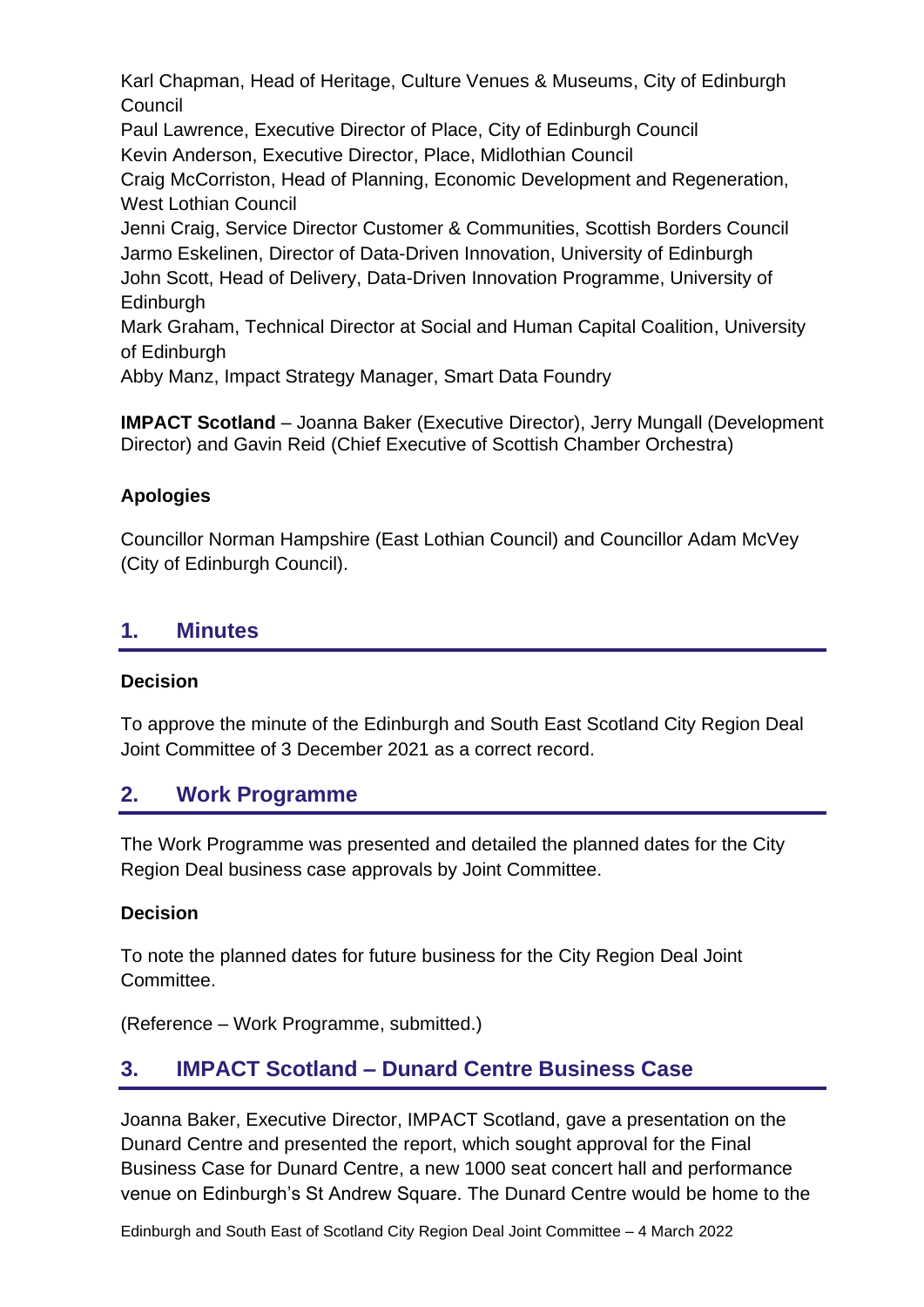Scottish Chamber Orchestra, a key venue for Edinburgh International Festival and offers the ideal conditions for excellence in music making, delivering performance, educational and outreach programmes to inspire and support audiences of all ages.

### **Decision**

- 1) To approve the Summary Business Case (SBC) included as an Appendix to the report by the Executive Director of IMPACT Scotland.
- 2) To note that the paper followed the Business Case for 'IMPACT Centre' submitted and approved by this committee in 2019 to secure £25m from the Edinburgh and South East Scotland City Region Deal.
- 3) To note that the revisions in the report related to the revised design scheme for the building and associated business plan for the venue.
- 4) To note that City of Edinburgh Council's Development Management Sub-Committee granted planning approval and listed building consent for the scheme in November 2021.
- 5) To agree to write to Carol Greigor to thank her and the Dunard Fund/trustees for their support and private financial contribution.
- 6) To agree to a future report on inclusion and what would be done to ensure that young people from all areas of the city were able to access the facility.

(Reference – report by the Executive Director of IMPACT Scotland, submitted.)

# **4. City Region Deal Benefits Realisation Implementation Plan update**

In March 2021 the Smart Data Foundry (formally known as Global Open Finance Centre of Excellence (GOFCoE)) successfully applied for Scottish Government regional recovery and renewal funding to undertake a: "feasibility study for a public/private sector data platform to assess the outcomes and impacts of the Edinburgh and South East of Scotland (ESES) City Region Deal."

Completed in early August 2021, one of the key recommendations of this study was the need to examine further, for the purposes of the Scottish and UK Governments Quinquennial review of the City Region Deal in 2023, what needed to be in place and when to best report outputs and any impacts by 2023 and thereafter (particularly given that projects across the "five" City Region Deal Themes are at different stages of implementation).

Mark Graham and Abby Manz presented the full City Region Deal Benefits Realisation Implementation Plan to the Joint Committee for approval.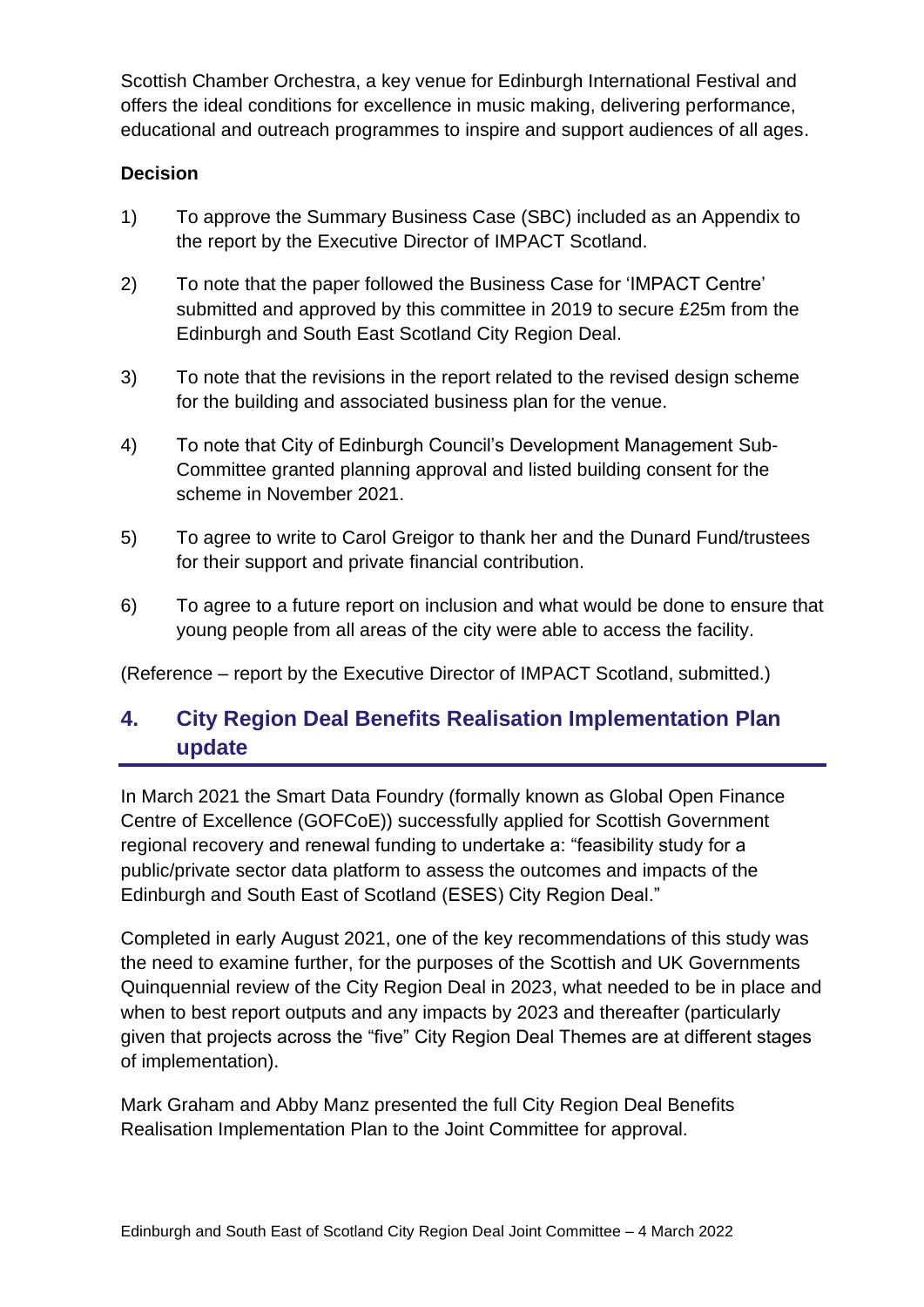### **Decision**

To approve the report's recommendations and their implementation by the City Region Deal PMO notably:

- i) To appoint as Senior Responsible Officer for the Benefits Realisation Programme by the City Region Deal Directors' Group.
- ii) To appoint a Benefits Realisation Officer to measure and report benefits to the standard described in the Benefits Realisation Plan.
- iii) To develop a consistent and comparable outputs, outcomes and impacts reporting framework; prior to circulating for wider review by CRD project.

(Reference – report by the Head of Delivery, Data-Driven Innovation Programme, University of Edinburgh and Senior Responsible Officer for the Benefits Realisation Plan for the City Region Deal, submitted.)

# **5. City Region Deal Progress Report**

The Joint Committee considered a report that advised of progress across the City Region Deal Programme.

A RAG (Red, Amber, Green) scale was assigned to programmes and projects by the Partnership Management Office (PMO), as well as scores for inclusive growth and partnership working. In this update, the overall status was assigned as 'Green' and there were no actions for the Joint Committee.

### **Decision**

To note the progress across the City Region Deal Programme.

(Reference – report by the Chief Officer, Edinburgh and South East Scotland City Region Deal, submitted.)

# **6. Consultation on Draft National Planning Framework 4: Proposed Response**

Craig McCorriston updated the committee on the Consultation on Draft National Planning Framework 4 (NPF4), and shared the proposed consultation response, due to be submitted by 31 March 2022. NPF4 would replace strategic development plans as an element of the development plan for all parts of Scotland. As well as replacing strategic development plan, NPF4 would replace Scottish Planning Policy and, in doing so, introduce a proposed suite of 33 new and revised national planning policies.

### **Decision**

1) To note the publication for consultation by the Scottish Government of a proposed National Planning Framework 4.